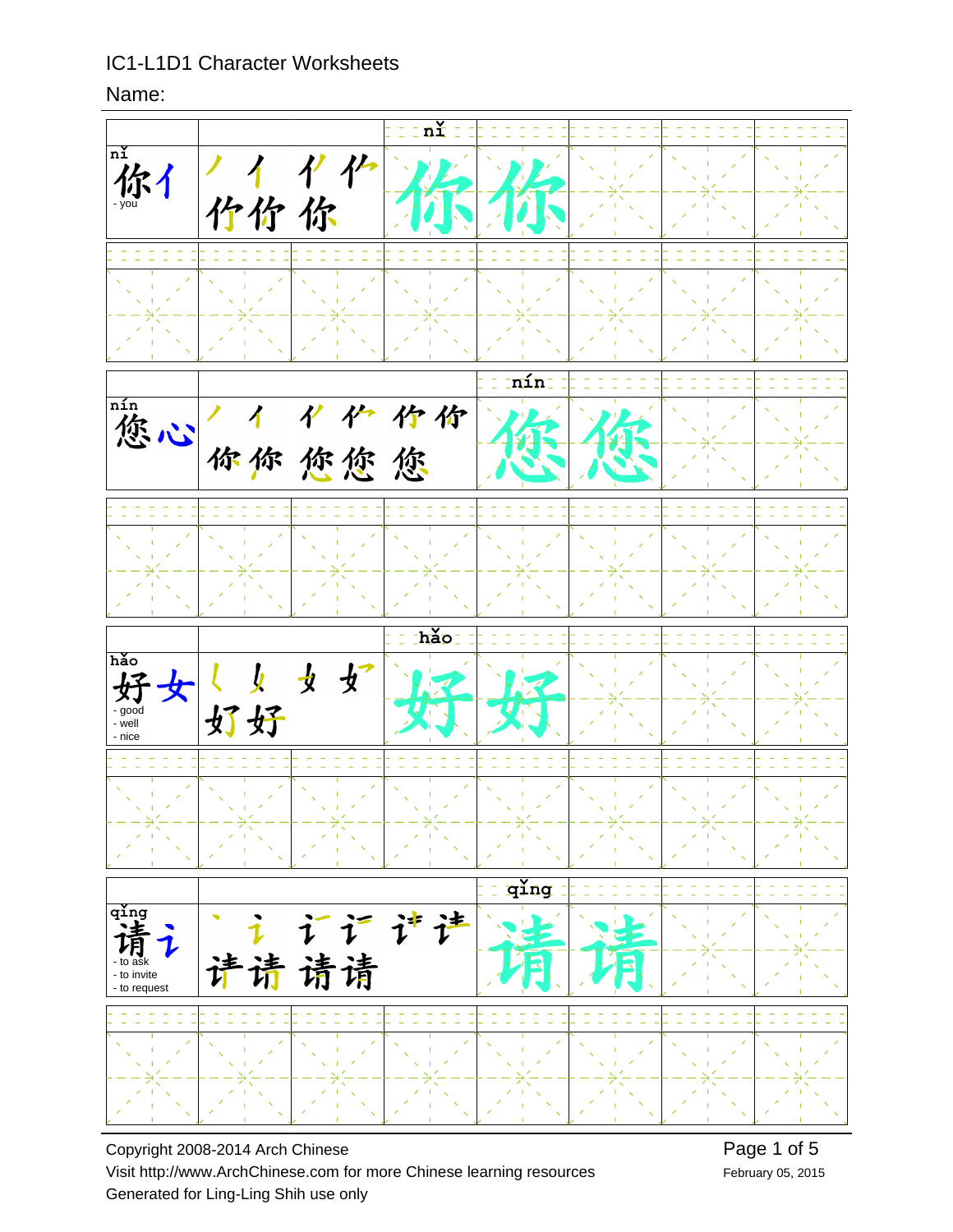Name:



Copyright 2008-2014 Arch Chinese Visit http://www.ArchChinese.com for more Chinese learning resources Generated for Ling-Ling Shih use only

February 05, 2015 Page 2 of 5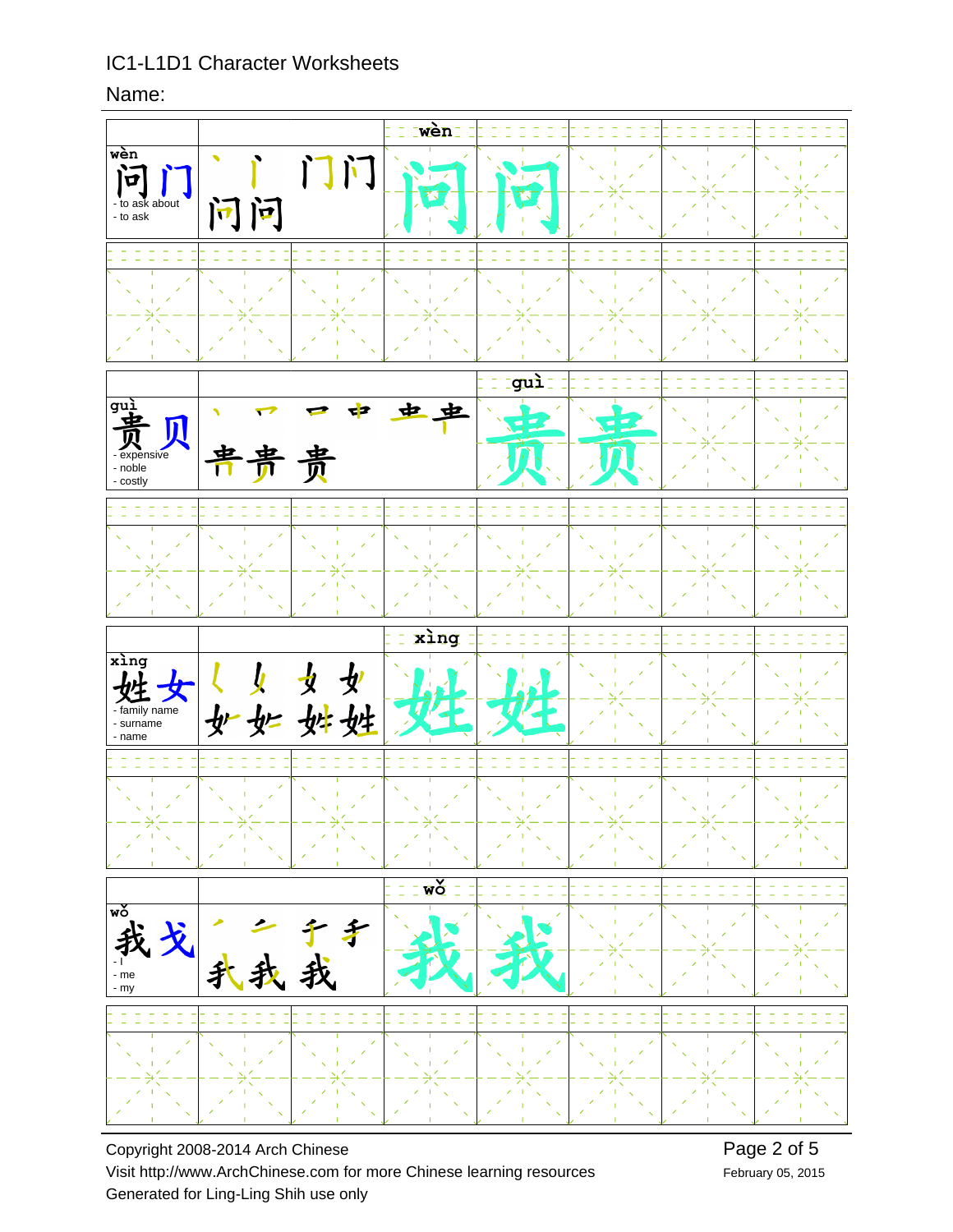Name:



Copyright 2008-2014 Arch Chinese Visit http://www.ArchChinese.com for more Chinese learning resources Generated for Ling-Ling Shih use only

February 05, 2015 Page 3 of 5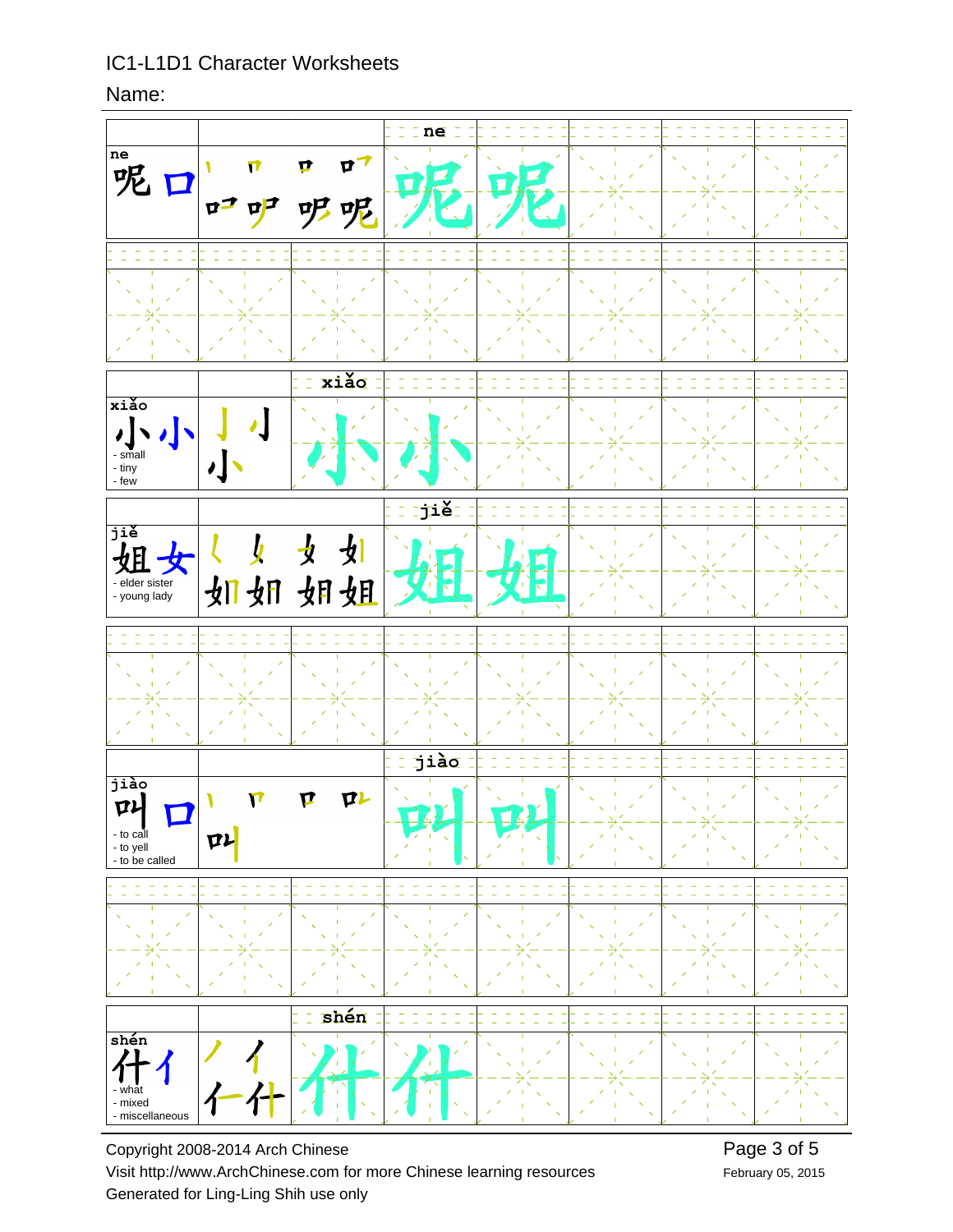#### Name:



Copyright 2008-2014 Arch Chinese Visit http://www.ArchChinese.com for more Chinese learning resources Generated for Ling-Ling Shih use only

February 05, 2015 Page 4 of 5